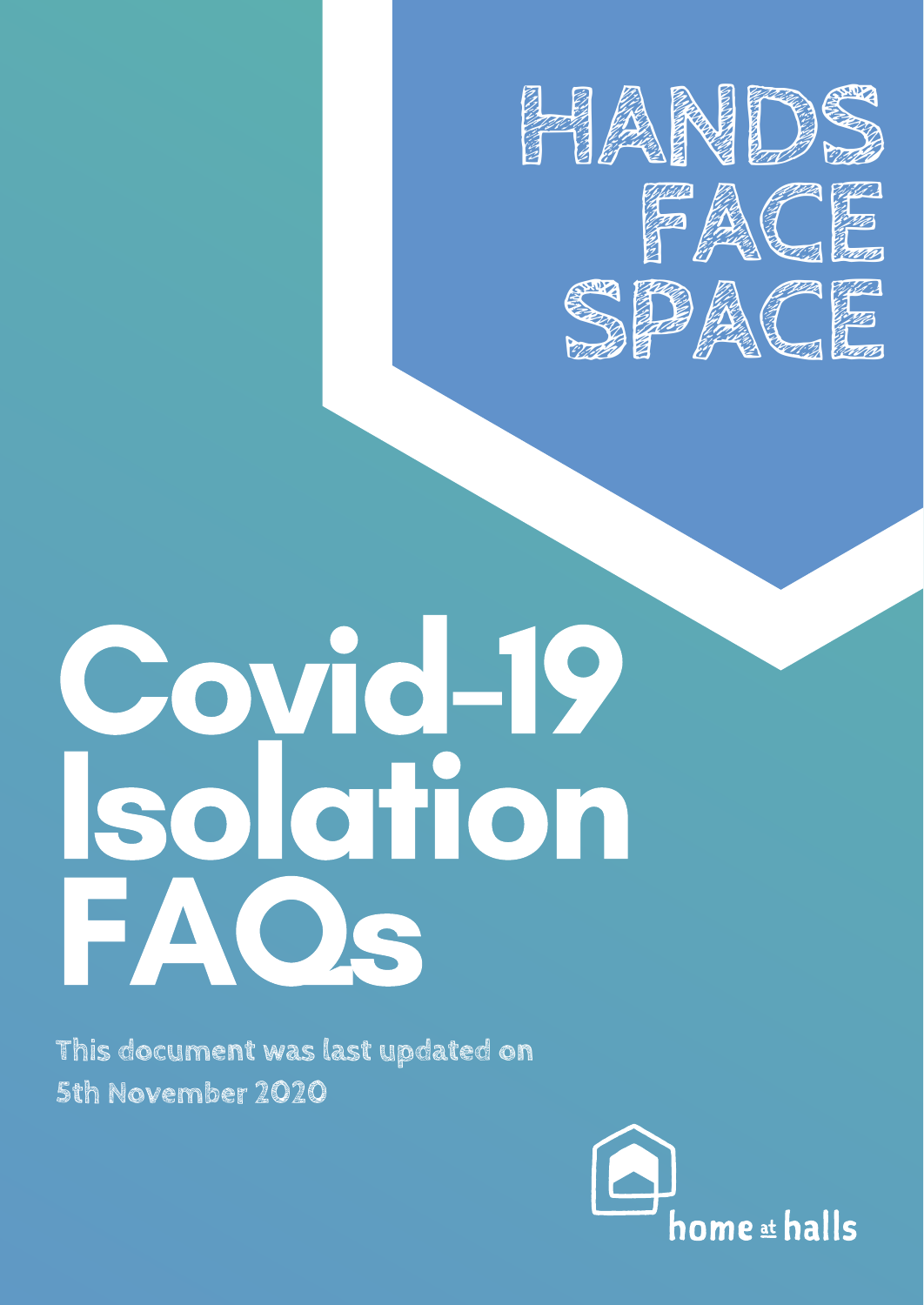on the [Home](https://homeathalls.com/#/public) at Halls app by updating your Covid status, the Home at Halls app can be downloaded from the Google Play Store or Apple Store.

Please ensure that you keep your Covid status up to date on the app, including when you receive your test results and whether your symptoms worsen. Please do not create a new submission, simply update the case you have open. You can also provide updates by calling our Reception team on 0115 9518670.



through the NHS [website](https://www.nhs.uk/conditions/coronavirus-covid-19/testing-and-tracing/get-a-test-to-check-if-you-have-coronavirus/) if you think you have COVID-19 symptoms.

if you or anyone in your flat are experiencing [symptoms](https://www.nhs.uk/conditions/coronavirus-covid-19/symptoms/) of Covid-19 or they have received a positive test result. You should not visit any of the communal areas on site if you are self isolating.



#### **[TELL](https://homeathalls.com/#/public) US ISOLATE NOTIFY TEST**

the University of your Covid status using their web [form.](https://forms.office.com/Pages/ResponsePage.aspx?id=7qe9Z4D970GskTWEGCkKHmsylA2Uj2JJirUYa1nVaEBUOU5PNzNCN1dLREJMV0hWMlNNTTZZNVdIVSQlQCN0PWcu) This will then alert the relevant support teams.



# 2. Takeaways / Supermarket deliveries / Family care package



# How to notify us of isolation / positive test result



Please contact Reception on 0115 9518670 if you place a food order for delivery / are expecting a delivery from a family member, so we can assist the driver with access to your flat/room. This should be addressed to our Reception (Broadgate Park Reception, Turnpike Lane, Beeston, Nottingham, NG9 2RX).

If you require any over the counter medication such as paracetamol, please make sure you include this in your food delivery / family care package.

#### 3. Waste collection



During self isolation, we will provide you with clear bin liners. All waste from your room, kitchen and bathroom must be double bagged. Where possible please separate recycling and general waste. We will collect your rubbish bags from outside your flat on a Monday, your rubbish bags must be placed outside your flat / studio by 9am on this day. Any rubbish not correctly double bagged with not be collected.

If you need additional bags please contact the main reception on 0115 951 8670.

#### 1. What is a Household?



If you are living in an ensuite room with shared kitchen facilities, everyone within this flat is one household.

If you are living in standard accommodation with shared bathroom and kitchen facilities, everyone within this flat is one household.

If you are living in a studio room, this becomes one household.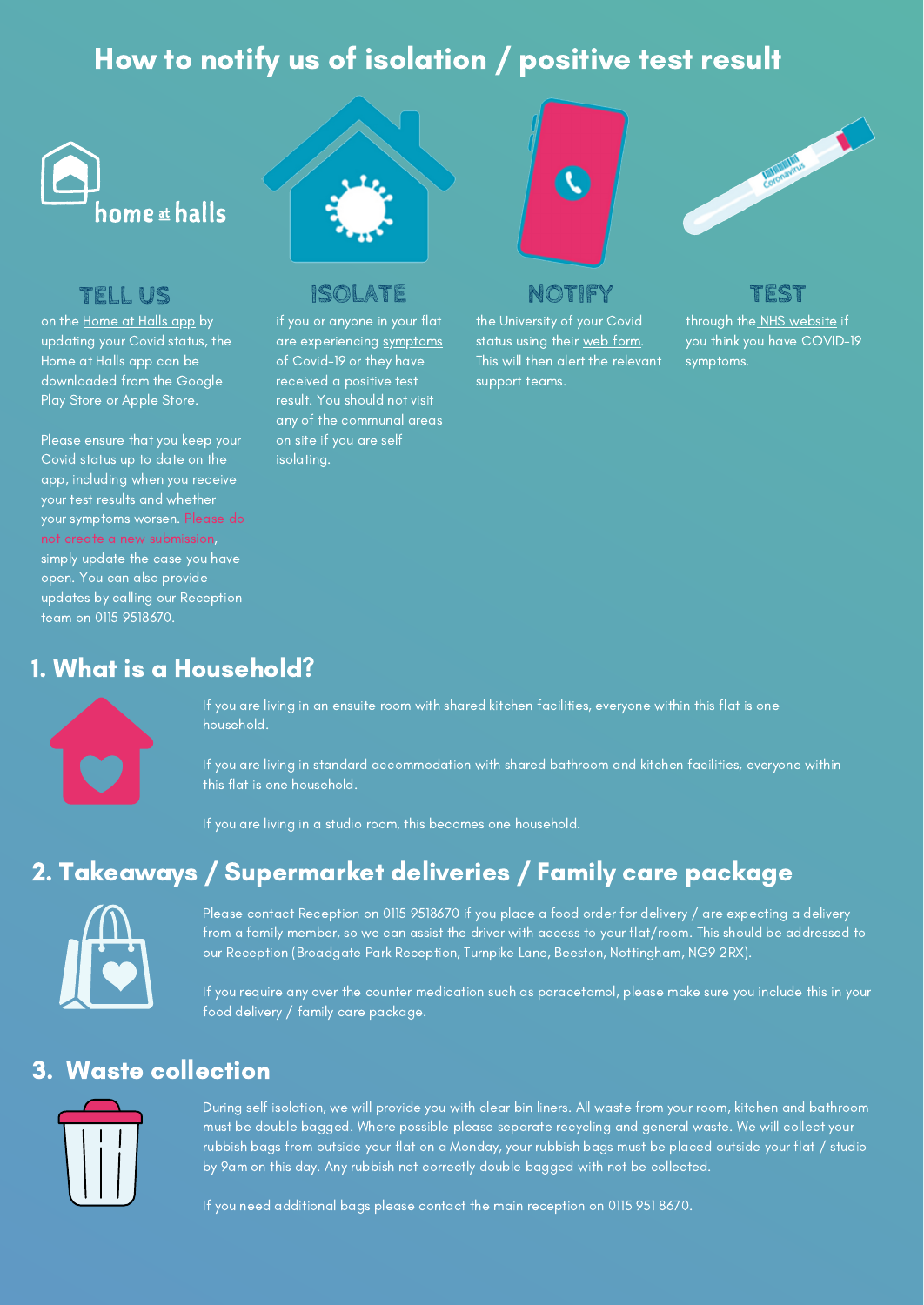Please contact the on-site Warden & Tutor team using the details below; Warden & Tutor team Monday-Sunday, between 9:30pm to 5am on numbers: 07880 092658 or 07880

#### 092659. For Albion House: 07880 092660, Cloister House: 07980961820

Join our online Meet Your [Neighbour](https://teams.microsoft.com/dl/launcher/launcher.html?url=%2F_%23%2Fl%2Fchannel%2F19%3A7d7a5ba51e3949cca57a963c7a799e17%40thread.tacv2%2FMeet%2520your%2520neighbour%25202020-2021%3FgroupId%3D1aba1739-5140-4b97-8c34-e40bca2f5dd8%26tenantId%3D67bda7ee-fd80-41ef-ac91-358418290a1e&type=channel&deeplinkId=bf370dda-3327-40f6-bbc5-5e90731bdb81&directDl=true&msLaunch=true&enableMobilePage=true&suppressPrompt=true) weekly drop-in sessions every Thursday until December 17th, drop in anytime between 6.30pm - 7.30pm using Teams (Microsoft O365).

The University Counselling Service is accessible to you if you think it may be of benefit to speak to a Counsellor. To access this complete our short online registration form, then email the service with contact details. A member of the admin team will contact the client and arrange the [appointment.](https://www.nottingham.ac.uk/counselling/student-counselling/register-for-a-consultation.aspx) Student selfreferral form

#### Useful numbers to also be aware of:

Call Samaritanson 116 123 if you want to talk to someone about how you are feeling University Mental Health Advisory Service operate a duty service(Mon-Friday 9am-5pm)0115 7484652

# 5. Smoking



Please be aware that smoking is not permitted inside the building.

Students can leave their room / flat if they wish to smoke. Please ensure you wash your hands thoroughly before leaving the flat / corridor and wear a face covering whilst travelling to the designated smoking area. Please minimise contact with surfaces and return to the flat as soon as finished wearing a face covering. Please thoroughly wash your hands on return to the flat.

## 6. Exercise / Outdoor Activity



Exercise is good for your mental health. During self isolation you can exercise in your own bedroom, visit the health and wellbeing at home information from the University Sports Department for some [exercise](https://www.nottingham.ac.uk/sport/health-and-wellbeing-home.aspx) ideas.

Discussions are underway to establish an outdoor exercise programme, as soon as details are available, we will share these with you.

## 7. Post collection



Mail delivered to your mailbox should be left there until your self isolation period ends. We will endeavour to deliver this to your flat / studio during your period of isolation.

If for any reason you need urgent access to your mail please contact Reception on 0115 9518670.

#### 8. Medicines, prescriptions and health concerns



If you require essential medications i.e. insulin or items that would be classified as controlled medication, please ensure that you are registered with Cripps Health Centre so that we can support delivery to your flat / room.

Please contact Reception on 0115 9518670 to arrange this.

## 9. Wellbeing and pastoral support



## 4. Laundry access



During self isolation, you will not be permitted to access the communal laundry facilities either in your

designated block or main amenities building. If you have any urgent washing to do, please hand wash this in

your sink in your room/bathroom.